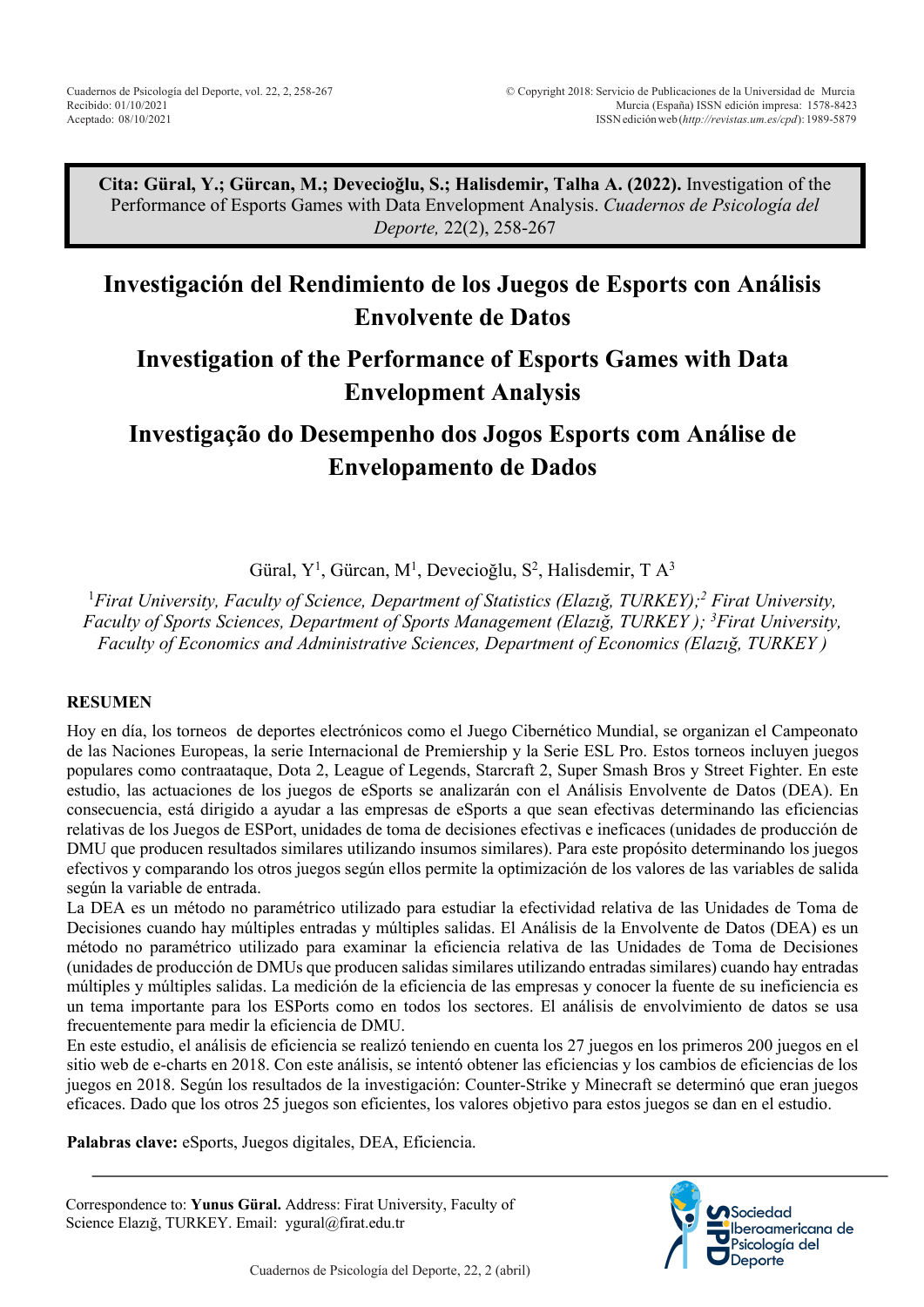## **ABSTRACT**

Today, electronic sports tournaments such as the World Cyber Game, European Nations Championship, International Premiership Series and Esl Pro Series are organized. These tournaments include popular games such as Counter-Strike, Dota 2, League of Legends, StarCraft 2, Super Smash Bros and Street Fighter. In this study, the performances of eSports games will be analyzed with Data Envelopment Analysis (DEA). Accordingly, it is aimed to help eSports companies to be effective by determining the relative efficiencies of eSport games, effective and ineffective Decision-Making Units (DMUs production units that produce similar outputs using similar inputs). For this purpose, determining the effective games and comparing the other games according to them enables the optimization of the values of the output variables according to the input variable.

DEA is a non-parametric method used to study the relative effectiveness of Decision Making Units when there are multiple inputs and multiple outputs. Data Envelopment Analysis (DEA) is a non-parametric method used to examine the relative efficiency of Decision Making Units (DMUs production units that produce similar outputs using similar inputs) when there are multiple inputs and multiple outputs. Measuring the efficiency of businesses and knowing the source of their inefficiency is an important issue for eSports as in every sector. Data Envelopment Analysis is frequently used for measuring the efficiency of DMU.

In this study, efficiency analysis was performed by taking into consideration the 27 games in the first 200 games on the e-charts website in 2018. With this analysis, the efficiencies and changes of efficiencies of the games in 2018 were tried to be obtained. According to the results of the research: Counter-Strike and Minecraft were determined to be effective games. Since the other 25 games are inefficient, target values for these games are given in the study. **Keywords:** eSports, Digital Games, DEA, Efficiency.

## **RESUMO**

Hoje em dia, os torneios esportivos eletrônicos, como o World Cyber Game, são organizados pelo Campeonato Europeu das Nações, a série internacional de Premiership e a série ESL Pro. Esses torneios incluem jogos populares como contra-ataque, DotA 2, League of Legends, Starcraft 2, Super Smash Bros e Street Fighter. Neste estudo, os desempenhos dos jogos eSports serão analisados com análise de envelope de dados (DEA). Consequentemente, visa ajudar as empresas de espantar a serem eficazes determinando as eficiências relativas de jogos de esportes, unidades de decisão eficazes e ineficazes (unidades de produção DMU que produzem resultados semelhantes com insumos semelhantes). Para este propósito determinar os jogos eficazes e comparando os outros jogos de acordo com eles permite a optimização dos valores das variáveis de saida de acordo com a variável de entrada.

O DEA é um método não paramétrico usado para estudar a eficácia relativa das unidades de decisão quando existem várias entradas e várias saídas. A análise do envelope de dados (DEA) é um método não paramétrico usado para examinar a eficiência relativa das unidades de decisão (unidades de produção DMU que produzem saídas semelhantes usando entradas semelhantes) quando várias entradas e várias saídas. A medição da eficiência das empresas e conhecer a fonte de sua ineficiência é uma questão importante para o eSports como em todos os setores. A análise de envolvimento de dados é freqüentemente usada para medir a eficiência do DMU.

Neste estudo, a análise de eficiência foi realizada levando em conta os 27 jogos nos primeiros 200 jogos no site do E-Charts em 2018. Com esta análise, foi tentada obter eficiências e mudanças de eficiências de jogos em 2018. De acordo com os resultados da investigação: Contra-ataque e minecraft foi determinado que eles eram jogos eficazes. Como os outros 25 jogos são eficientes, os valores alvo para esses jogos são dados no estudo.

**Palavras chave** eSportes, Jogos digitais, DEA, eficiência.

## **INTRODUCTION**

It has been an important factor in the individual and relational success of team players in tournaments organized since ancient times. In most of the studies on the subject in the literature, this situation has been examined in detail. However, the effectiveness of the tournaments organized today includes different factors as well as the success power of the teams participating in the tournament. For example, the viewing rate of a tournament is very important as it will increase advertising revenues. This factor is directly related to the large number of teams participating in the

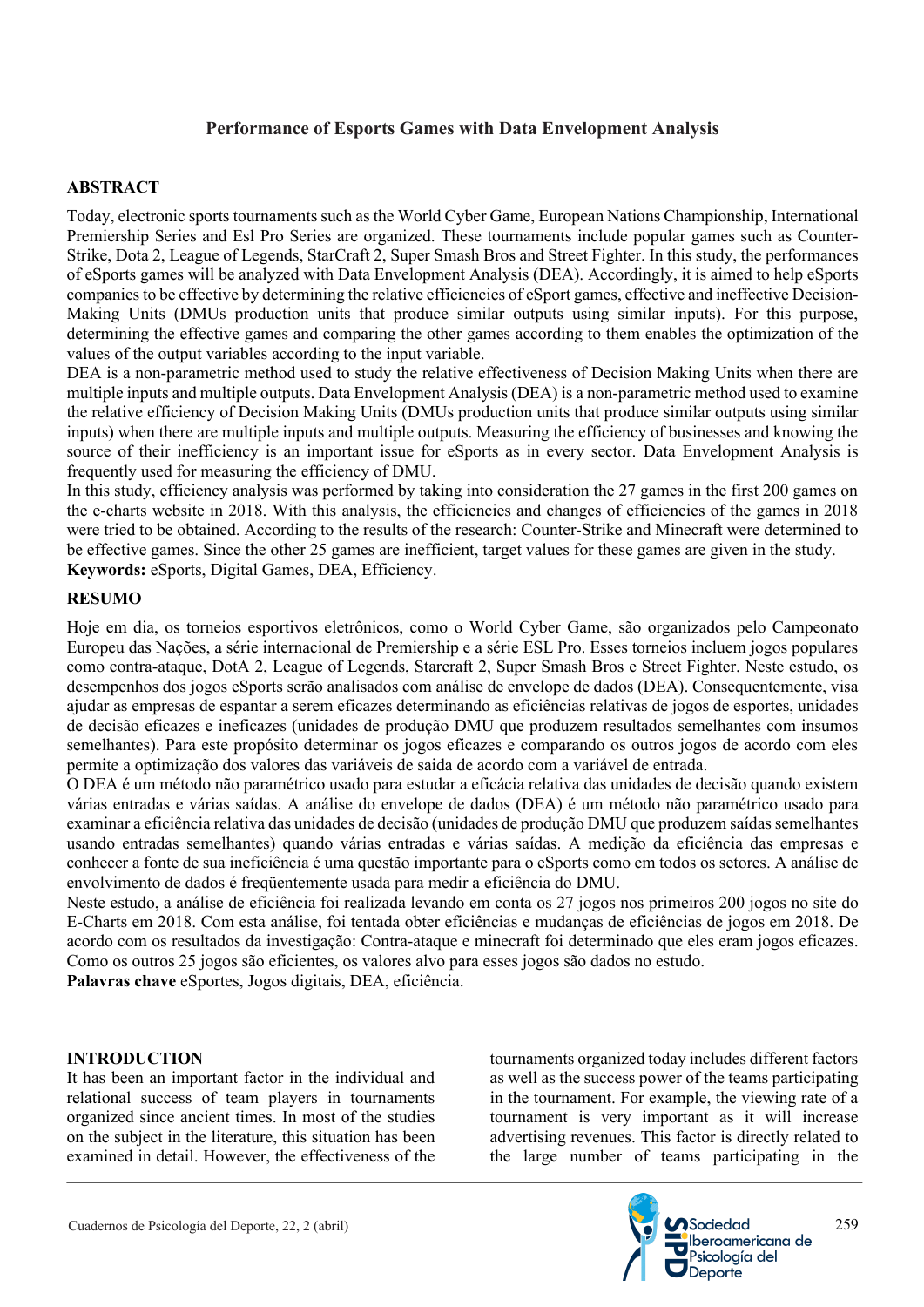tournament. Considering such factors, it is a preliminary information for inactive tournaments by determining the most active games in tournaments. When the literature is examined from this point of view, very few studies can be found. Just at this stage, it is possible to use many possibilities that today's technology gives us. In particular, DEA is an important tool in determining the most effective games according to the factors determined within the games. In this way, by identifying the games with high efficiency, suggestions can be made to increase the effectiveness of other games according to these games. For this reason, it is important to examine the digital games that date back to the 1940s, which have turned into eSports tournaments today, from this point of view, in order to increase the effectiveness of the tournaments.

The history of digital games called computer games or video games dates back to the 1940s. The first interactive game 'Spacewar' was developed in 1962 by MIT (Massachusetts Institute of Technology). In 1972, the 'Pong' game that could be connected to TV, was put on the market and opened the way for people from all walks of life to access digital games. In 1992, the first 3D game 'Wolfenstein' was introduced to the gaming market, followed by the 'Doom' game, so FSP (first-person shot) games entered our lives and computer sales increased considerably (Yılmaz et al., 2004). With the Internet, games around the world have become online. As a result, games have ceased to be single-player and have become multiplayer. The resulting competition elements and the reward platform led players to gather in various game groups (Coşkun et al., 2016). In 1993, with the FSP game called Doom, teams started to compete in online tournaments. In 1997, the Cyberathlete Professional League was established in the United States. In 1999, Counter-Strike introduced a new era of competitive games. With the developments in the West, real-time strategy games and MMORPG (massively online roleplaying games) began to develop in South Korea in the 90s (Wagner, 2006). Electronic Sports (eSports) can be defined as a field played by various modes of competitive multiplayer digital games, which are introduced as a new form of sport and played online or offline, individually and/or as a team via Computer / Console / Mobile platforms. Each country classifies eSports differently as a sport, a game, or an intelligence sport (Youth research newsletter, 2018).

Wagner defined eSports as sports activities that develop and train mental and physical abilities using people's information and communication technologies (Wagner, 2006). Hamari and Sjöblom (2015) defined eSports as the simplified form of primary aspects of sport by electronic systems. Electronic sport is a sport that has both physical and mental features. eSports differ from traditional sports due to its ability to be applied individually and as a team, to require tools and equipment specific to its nature, to be performed from all ages, genders, climatic conditions, and to participate in more than one game (Argan et al., 2006).

Today, many eSports tournaments are organized all over the world. The best known are the World Cyber Game, the European Nations Championship, the International Premiership Series, and the Esl Pro Series. In these tournaments, there are subcategories such as adventure, role play, FSP, sports, war, action, simulation, and strategy (Argan et al., 2006). Among the most popular eSports games are Counter-Strike, Dota 2, League of Legends, StarCraft 2, Super Smash Bros and Street Fighter (Çolak et al., 2018; Parshakov et al., 2015).

It is very important to evaluate the competition between the games statistically by evaluating the earnings offered by the eSports games to the participants and to eliminate the deficiencies of the games based on the defined variables. At this stage, many factors need to be taken into account in ranking the games from the best to the worst. In this respect, the games examined in this study were subjected to a multi-factor ranking by defining the input and output variables, and the factors that needed improvement of the inefficient ones according to the efficient games were determined. It is important to improve these factors in increasing the success ranking of the games.

# *Types of eSports*

• MOBA (Massively Online Battle Arena): Two competing teams, usually five people, try to destroy each other's energy resources on a map.

• FPS (First Person Shot): The player sees the digital game environment through the eyes of the virtual character. Features such as reflex, quick decision making, team management are essential for success in this type of game.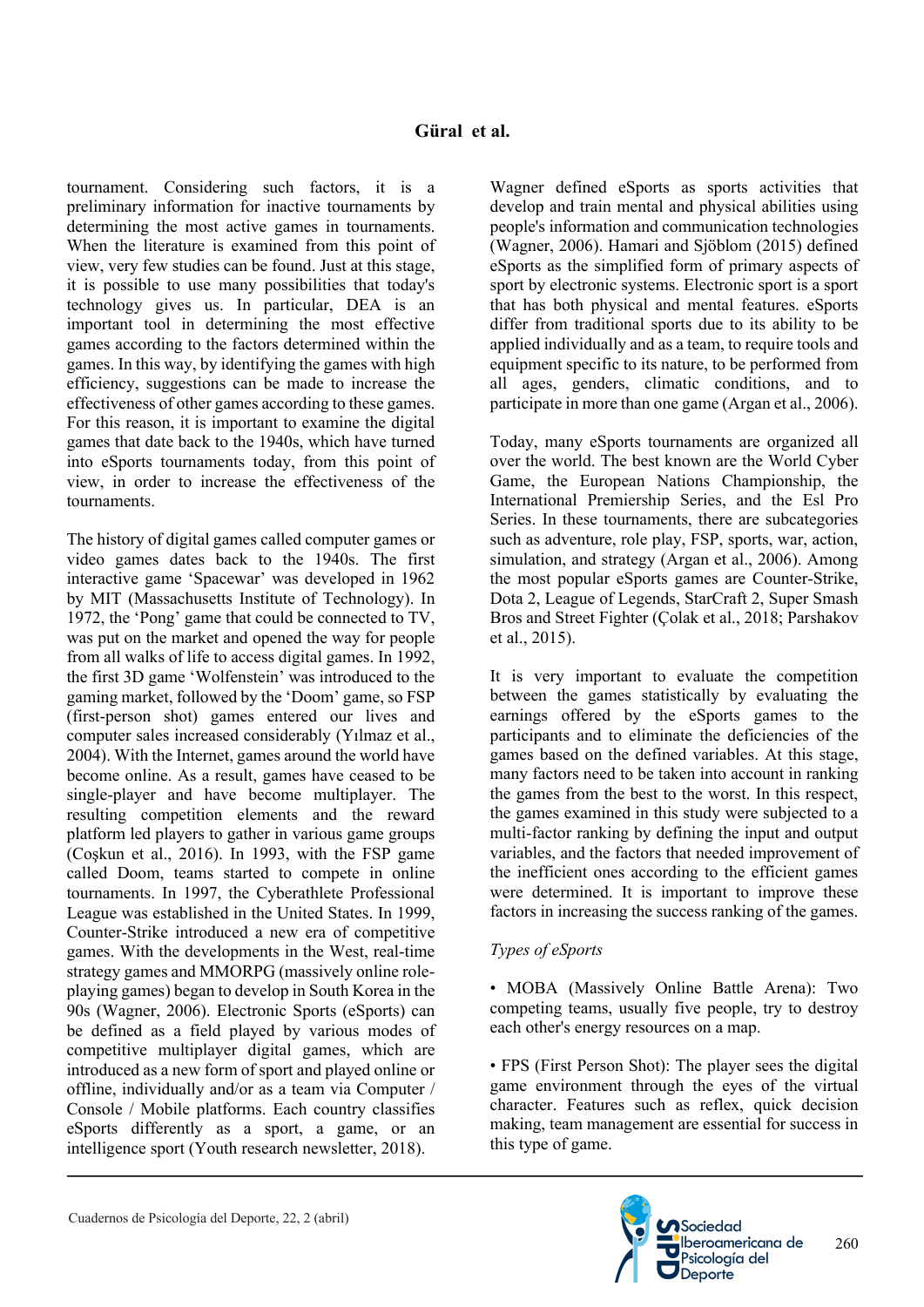• RTS (Real-Time Strategy): In this type of game, the player manages the resources correctly and establishes an army and tries to defeat the opponent's armies.

• Fighter: The player tries to defeat the virtual characters chosen by other players, representing a certain martial discipline. It is commonly played as a player versus a player.

• Sports: It is a form of traditional sports adapted to virtual environment.

• MMORPG (Massively Multiplayer Online Role-Playing Game): They are role-playing games played by connecting to any server.



## Figure 1: Types of eSports (Youth research newsletter, 2018)

In the eSports games shown in Figure 1, they have to show different performances to win according to the games. For example, while speed and correct decision is effective in one game, using resources effectively in another game is more effective in winning the game. To connect to any server and get a better idea of what eSports is, it is necessary to understand the eSports ecosystem. Game Companies, Competitions, Teams, Platforms, Players, Brands, Fans are defined as actors in the eSports ecosystem.

In eSports, each game and tournament sets its own rules. eSports offer many career opportunities such as professional athletes, coaches, referees, publishers, analysts, human resources, organizers, event managers, financing, and lawyers (Youth research newsletter, 2018).

In 1962, the first analog game was accepted as Spacewar by Steve Russel and colleagues at the Massachusetts Institute of Technology (Akbulut, 2009).

The presence of digital games in different environments increases diversity. Digital games are a kind of game that derives from the differentiation of the environment. It includes Atari games, computer games, console games, mobile games, and all different genres. In this context, digital gaming has become an individual communication environment that incorporates features such as digitality, interactivity, virtuality, variability, and modularity (Coşkun et al., 2016).

As the popularity of computer games has increased, the number of players has increased. This determines the profits of the industry. However, since e-sports is a young industry, there are not many academic articles on this subject. Although the data show that strong country disparities are influential on players' success, to our knowledge, no research examines the difference in country players' earnings (Parshakov, 2018).

Although the scientific significance of eSports has been emphasized more than a decade ago, academic research on this topic is relatively sparse. Only a small number of studies have addressed aspects of content production. Studies in game design aim to improve the user interface of eSports games (Block et al., 2018).

In this study, efficiency analysis was conducted by considering 27 games that are ranked in the top 200 games on the e-charts website in 2018 (Esports charts, 2019). With this analysis, the efficiencies and changes of efficiencies of the games in 2018 were tried to be obtained. The reasons for ineffectiveness were determined and it is aimed to develop future targets. In Classic Data Envelopment Analysis models, prize money given per tournament is considered as input variables; hours of watch, peak viewer, average viewer, peak channels, average channels, and players were determined as output variables. In the second part, data envelopment analysis is given. In the third part analysis, results, and in the last part discussion are given.

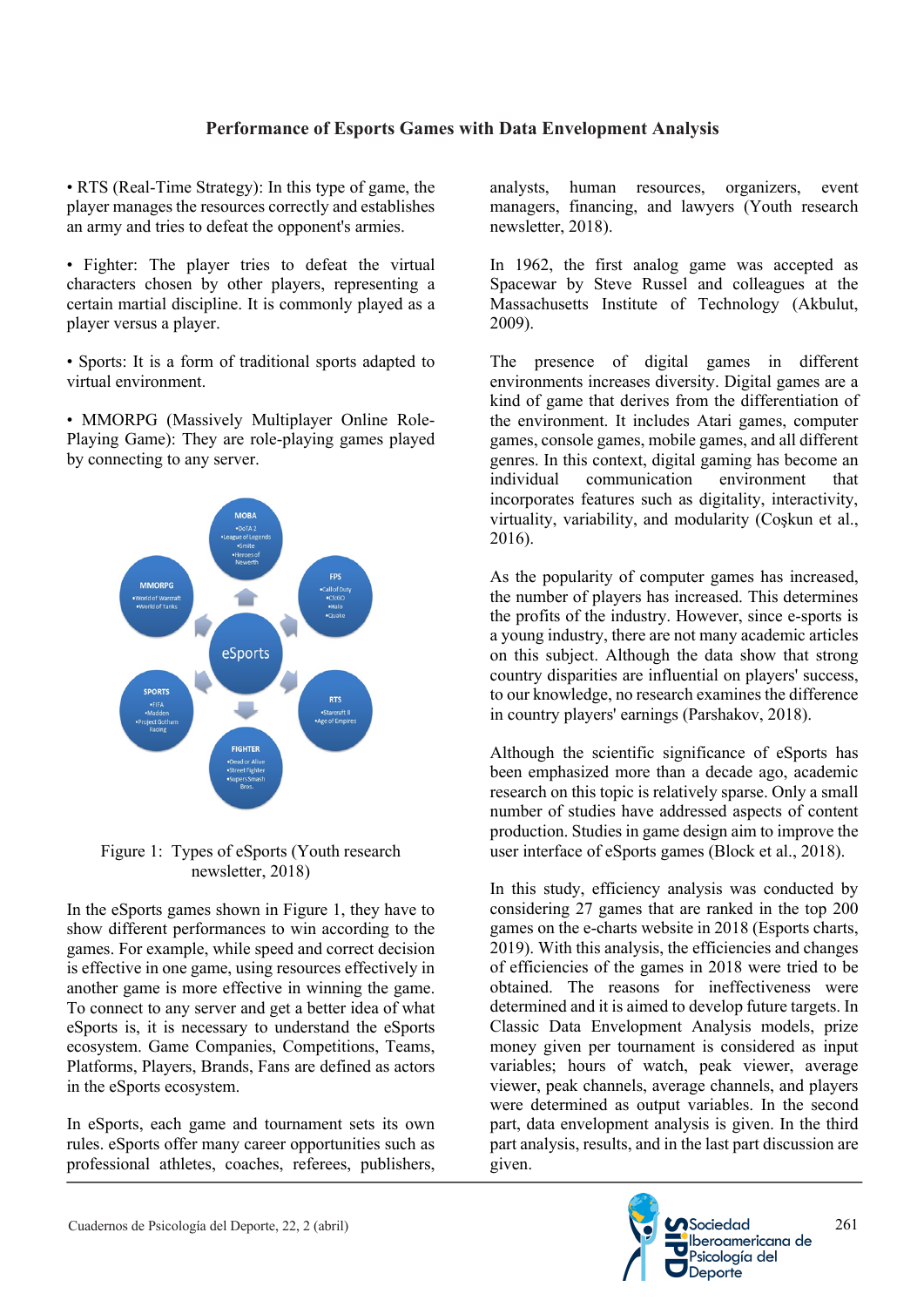# **Güral et al.**

## **MATERIAL AND METHODS**

In a production area, a production function can be formed by using regression equations using input and output data. However, this function is the product of a parametric approach that shows how much output can be achieved on average with a given input. However, the main objective is to achieve maximum output with a certain input in the production function in efficiency measurements. In this respect, the regression equation obtained by the Least Squares method is technically inadequate. The non-parametric linear programmingbased DEA method is used frequently to overcome this deficiency. This method is able to evaluate a multi-input and multi-output production process and determine the appropriate efficiency components with the theoretical infrastructure of the production economy (Tarım, 2001). In addition, DEA determines the effective ones among DMUs and makes comparisons according to these DMUs. It was first introduced in the literature by Farrell in 1957. In the following years, it was tried to be developed by different researchers. It was examined in detail by Charnes, Cooper, and Rhodes in 1978 and has taken its current form (Charnes et al., 1978).

The DEA method was first used by Charnes, Cooper, and Rhodes (CCR), and later, the model (BCC) was developed by Banker, Charnes, and Cooper. The DEA analyzes according to a method leading to the frontiers rather than the central tendency (mean values) and involves the creation of a linear surface that can grasp the observed extreme values. The most important feature of this method is the ability of decision units to determine the level and source of inefficiency. Input and output-oriented efficiency analysis can be performed in two stages and it is preferred by economists, industrial engineers, and managers (Charnes et al., 1994).

The decision unit constituting the efficiency limit is determined and summarizes the status of each unit as a relative efficiency score.

The distance or inefficiency levels of inefficiency units to the frontier are determined with reference to the specified efficiency limit, and decision-makers can develop their situation with objectives that will improve their situation with reference units.

DEA is a convenient way to analyze existing data appropriately to help individual decision-makers build the best organization and generate new managerial and theoretical ideas by identifying the best frontier values. The advantages of this method and the results that can be obtained are given as follows (Charnes et al., 1994),

- Gives results based on individual observations as opposed to mean density,

- Determines the source of ineffectiveness by determining effective and ineffective decision units,

- Providing the optimal input combination as a single total value to produce the desired outputs,

- It helps to identify the units that will make reference to inefficient decision units,

- Simultaneously use multiple inputs and outputs sets or even dummy variables in calculations,

- DEA calculations give appropriate results for exogenous changes,

- Does not require the production relationship to be limited to the functional form,

- Determine the most appropriate criteria for the relative development of each decision unit.

The number of decision units with s input and m output should not be less than  $n = m + s + 1$  and the decision-making unit should be at least twice the number of variables (Boussofiane et al., 1991). The output-input ratio that satisfies the maximization condition can be expressed mathematically as follows (Cooper et al., 2000),

$$
Maks f_k = \frac{\sum_{i=1}^{m} a_i Y_{ik}}{\sum_{r=1}^{s} b_r X_{rk}}
$$
  

$$
0 \le \sum_{i=1}^{m} a_i Y_{ij} / \sum_{r=1}^{s} b_r X_{rj} \le 1 \quad ; \quad j = 1, 2, ..., n
$$
  

$$
a_i > 0 \qquad ; \quad i = 1, ..., m
$$

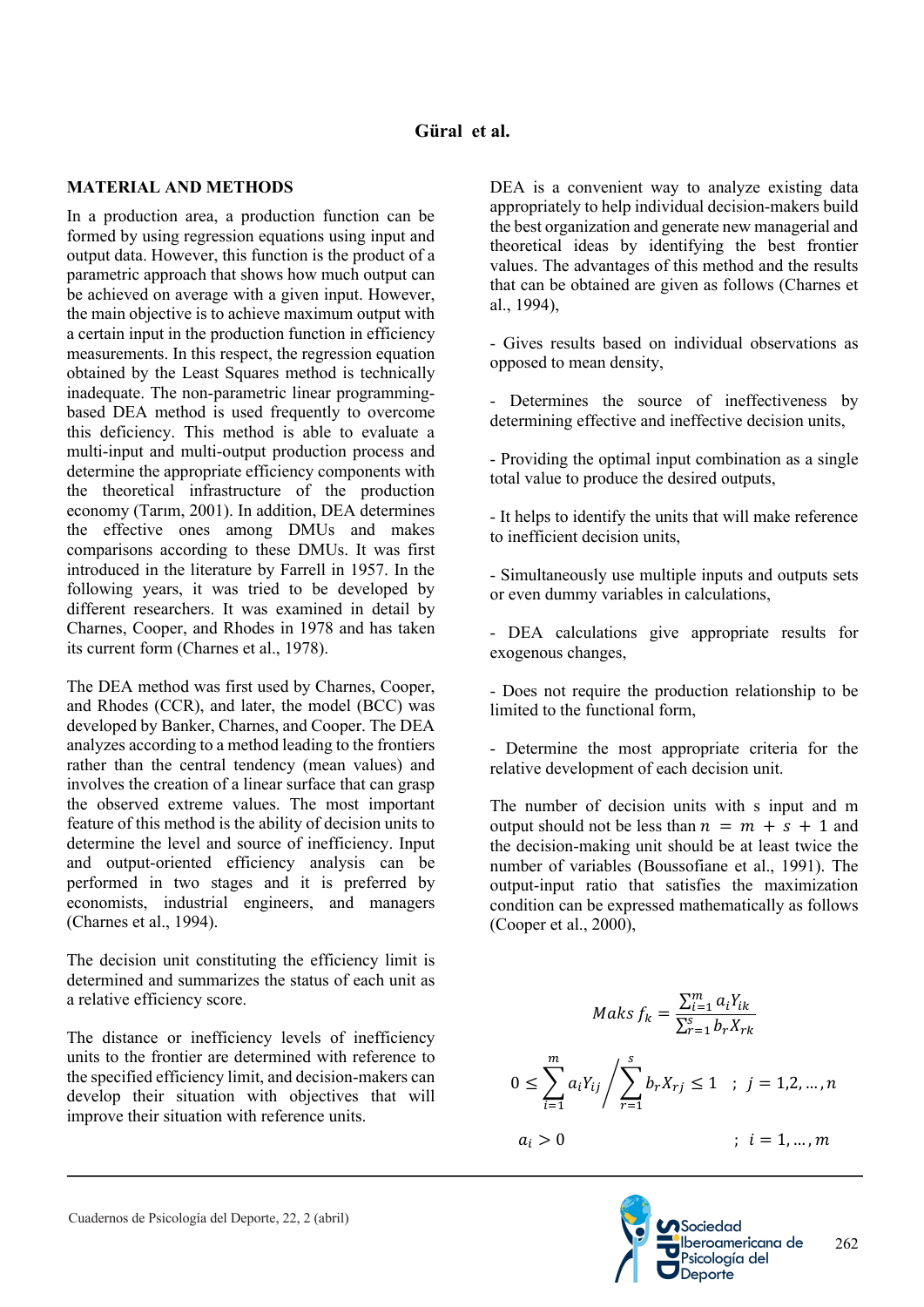$$
b_r > 0 \qquad ; \quad r = 1, \ldots, s
$$

Some disadvantages of the DEA method can be listed as follows (Perman, 1991),

- DEA is very sensitive to measurement errors since it is based on the maximum frontier technique,

- Although it is sufficient to measure the performance of decision-making units, it is insufficient in terms of absolute effectiveness assessment,

- Does not allow the use of statistical test tools as a non-parametric technique,

- It can perform a static or comparative static analysis, not suitable for dynamic analysis,

- Large-scale problems may take a long time to be solved unless appropriate and convenient package programs are used.

## *Charnes, Cooper, Rhodes (CCR)*

CCR is a basic DEA model developed by Charnes, Cooper, Rhodes. The input-oriented CCR is related to how much input is reduced to achieve the desired output. Output-oriented CCR is related to how much output level will increase with the amount of input available.

## *CCR-I*

The input-oriented CCR is related to how much input is reduced to achieve the desired output. Primal CCR-I model and dual are as follows,

$$
Maks \sum_{i=1}^{m} a_{ik}Y_{ik} \qquad ; k = 1, ..., n
$$
  

$$
\sum_{i=1}^{m} a_{ik}Y_{ij} - \sum_{r=1}^{s} b_{rk}X_{rj} \le 0 ; j = 1, ..., n
$$
  

$$
\sum_{r=1}^{l} b_{rk}X_{rj} = 1
$$
  

$$
a_{ik} \ge 0 ; i = 1, ..., m
$$
  

$$
b_{rk} \ge 0 ; r = 1, ..., s
$$

# *Super Efficiency Model*

In the first step, the dual of the CCR-I model is solved to find the best value  $\Phi^*$  of the objective function. In the second step, using  $\Phi^*$ , we get the values of dual variables  $\lambda^*$ ,  $\overline{S_r^*}$ ,  $S_i^*$ .

$$
Min\Phi_k - \varepsilon \sum_{r=1}^s S_r - \varepsilon \sum_{i=1}^m S_i^+
$$
  

$$
S_r^- + \sum_{j=1}^t \lambda_{jk} X_{rj} - \Phi_k X_{rk} = 0
$$
  

$$
-S_i^+ + \sum_{j=1}^t \lambda_{jk} Y_{ij} = Y_{rk}
$$
  

$$
\lambda_{jk}, S_r^-, S_i^+ \ge 0
$$

For an ineffective DMU to be effective, target values are calculated using the following formula.

$$
X_{rk} = \Phi_k^* X_{rk} - S_r^{-*} \; ; r = 1, \dots, s
$$
  

$$
Y_{ik} = Y_{ik} + S_i^{+*} \qquad ; i = 1, \dots, m
$$

## **RESULTS**

In this study, efficiency analysis was conducted by considering 27 games that are ranked in the top 200 games on the e-charts website in 2018 (Esports charts, 2019). With this analysis, the efficiencies and changes of efficiencies of the games in 2018 were tried to be obtained. In this study, efficiency analysis was conducted by examining 27 games from eSports games whose data can be reached on the e-charts website in 2018.

The input used in the analysis is the awarding prize per tournament. Outputs; players, hours of watch, peak viewers, average viewers, peak channels, average channels. The output-oriented model was evaluated using DEA EXCEL SOLVER. The efficiency values of eSports games and the ranking among themselves are given in Table 1. The actual data and improvements of the eSports games as a percentage difference are given in Table 2.

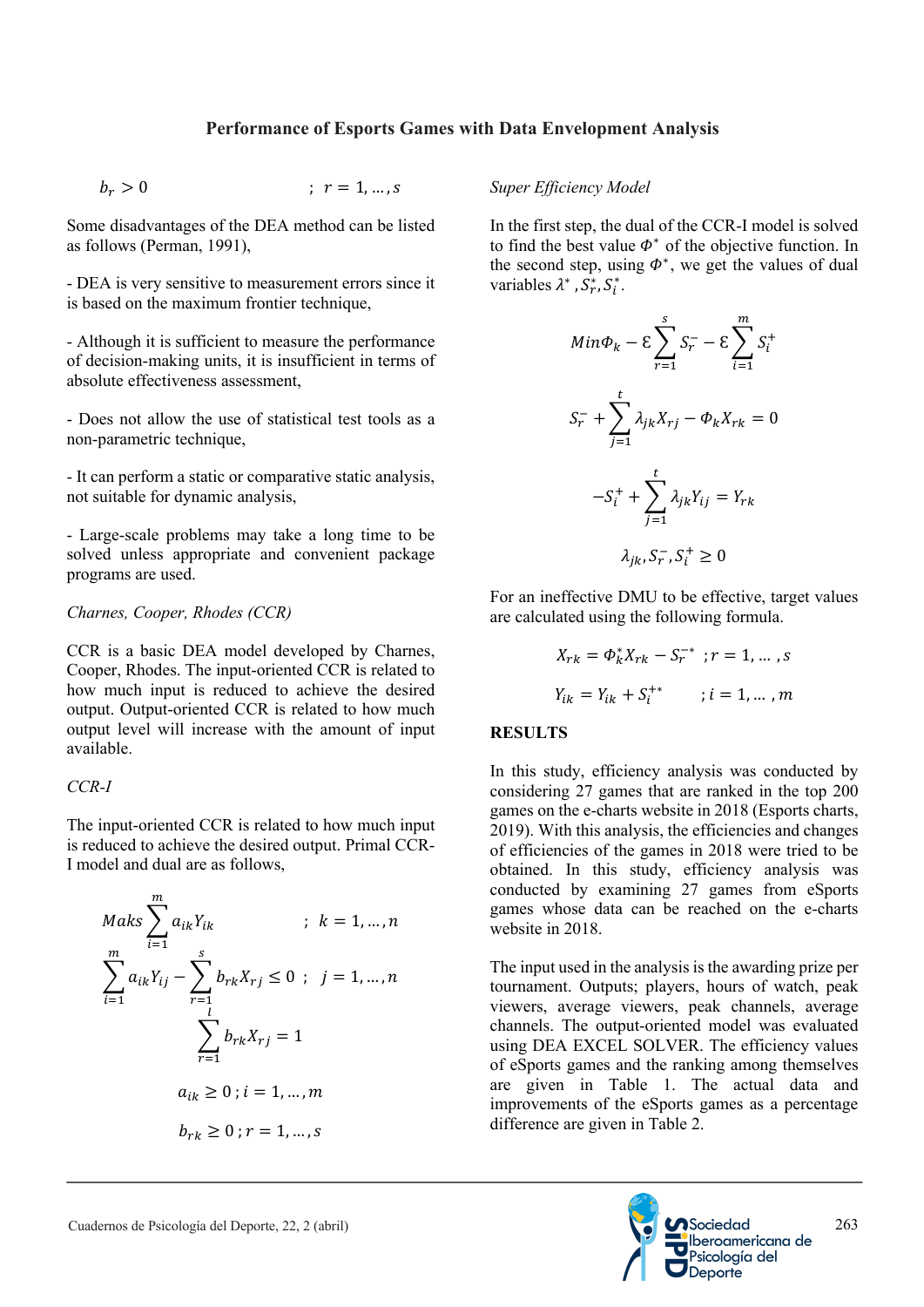| <b>Game No</b> | <b>DMU</b>                     | <b>Score</b> | Rank           |
|----------------|--------------------------------|--------------|----------------|
|                | Counter-Strike: GO             |              |                |
| $\overline{c}$ | Shadowverse                    | 0,0005       | 27             |
| 3              | Fortnite                       | 0,4548       | 6              |
| 4              | Dota 2                         | 0,0729       | 19             |
| 5              | Starcraft II                   | 0,367        | $8\,$          |
| 6              | Player unknown's Battlegrounds | 0,265        | 10             |
| 7              | Fifa 18                        | 0,0364       | 22             |
| 8              | League Of Legends              | 0,4475       | $\overline{7}$ |
| 9              | <b>Street Fighter V</b>        | 0,1212       | 17             |
| 10             | Rocket League                  | 0,1363       | 15             |
| 11             | Quake Champions                | 0,1619       | 14             |
| 12             | Hearthstone                    | 0,5273       | $\overline{4}$ |
| 13             | Rainbow Six Siege              | 0,1255       | 16             |
| 14             | Tekken 7                       | 0,2565       | 11             |
| 15             | Madden NFL                     | 0,0053       | 26             |
| 16             | Warcraft III                   | 0,8578       | $\overline{3}$ |
| 17             | Magic: The Gathering Arena     | 0,1648       | 13             |
| 18             | Minecraft                      |              | 1              |
| 19             | Osu!                           | 0,4692       | 5              |
| 20             | Overwatch                      | 0,2043       | 12             |
| 21             | World Of Warcraft              | 0,3399       | 9              |
| 22             | Heroes Of The Storm            | 0,0211       | 23             |
| 23             | Smite                          | 0,0134       | 24             |
| 24             | Call Of Duty                   | 0,0946       | 18             |
| 25             | Gwent                          | 0,0551       | 20             |
| 26             | Clash Royale                   | 0,047        | 21             |
| 27             | Paladins                       | 0,0106       | 25             |

#### Table 1. Efficiency Scores of eSports games

In Table 1, 27 games included in the research are listed according to their efficiency score. In addition, Counter-Strike: GO and Minecraft are efficient games. The other 25 games are listed according to these two games. Counter-Strike: GO and Minecraft games are followed by Warcraft III, Hearthstone, Osu! games.

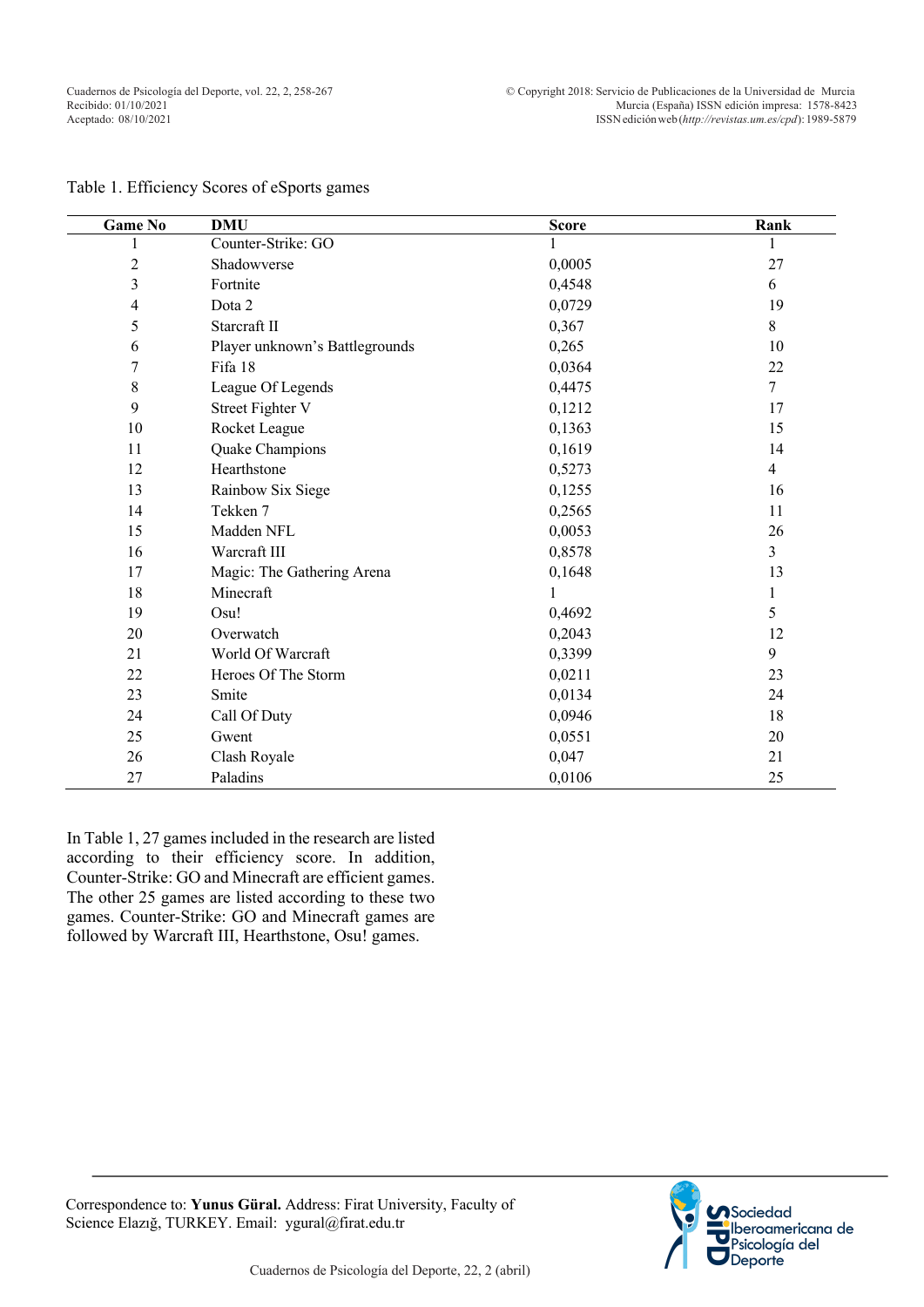|                | Input                             |                  | Output               |                |         |                                     |         |                      |        |                      |        |                  |        |                  |
|----------------|-----------------------------------|------------------|----------------------|----------------|---------|-------------------------------------|---------|----------------------|--------|----------------------|--------|------------------|--------|------------------|
|                | <b>GAMES</b> Awarding             |                  | <b>Watched Hours</b> |                |         | <b>Peak Viewers</b><br>Avg. Viewers |         | <b>Peak Channels</b> |        | <b>Avg. Channels</b> |        | Players          |        |                  |
|                | <b>Prize/Tournaments</b><br>Diff. |                  | Diff.                |                | Diff.   |                                     | Diff.   |                      | Diff.  |                      | Diff.  |                  | Diff.  |                  |
| <b>DMU</b>     | Data                              | (%)              | Data                 | (%)            | Data    | (%)                                 | Data    | (%)                  | Data   | (%)                  | Data   | (%)              | Data   | (%)              |
| 1              | 27364,6                           | $\boldsymbol{0}$ | 402290000            | $\overline{0}$ | 5101790 | $\theta$                            | 552589  | $\mathbf{0}$         | 24248  | $\mathbf{0}$         | 11939  | $\mathbf{0}$     | 4548 0 |                  |
| $\overline{2}$ | 1310000                           | $-99,9$          | 10042220             | 88,6           | 176595  | $\boldsymbol{0}$                    | 18342   | 41,3                 | 822    | 243,2                | 369    | 290,6            | 24     | $\theta$         |
| 3              | 115263                            | $-54,5$          | 1358990000           | 12,6           | 8529075 | 65,4                                | 1857676 | 12,7                 | 232381 | $\mathbf{0}$         | 108920 | 9,08             | 1442 0 |                  |
| 4              | 252488                            | $-92,7$          | 473750000            | 0,1            | 3942343 | 16,5                                | 649072  | $\boldsymbol{0}$     | 14484  | 356,3                | 7070   | 376,8            | 1114 0 |                  |
| 5              | 9152,96                           | $-63,2$          | 61820000             | 14,8           | 749314  | $\mathbf{0}$                        | 84660   | 14,8                 | 1914   | 331,2                | 1127   | 271,6            | 352    | $\boldsymbol{0}$ |
| 6              | 71500                             | $-73,5$          | 454550000            | 0,17           | 3029210 | 49,8                                | 623419  | $\overline{0}$       | 41732  | 43,8                 | 24239  | 26,1             | 1459 0 |                  |
| 7              | 62234,7                           | $-96,3$          | 40377080             | 22,2           | 482770  | 6,4                                 | 67106   | 0,73                 | 5931   | $\boldsymbol{0}$     | 1471   | 104,8            | 223    | $\boldsymbol{0}$ |
| 8              | 81896,7                           | $-55,2$          | 986730000            | 0,14           | 6300484 | 49,1                                | 1352056 | $\boldsymbol{0}$     | 42274  | 236,6                | 25520  | 184,7            | 1795 0 |                  |
| 9              | 24957,2                           | $-87,8$          | 30040000             | 183,7          | 796242  | $\boldsymbol{0}$                    | 45145   | 158,3                | 1519   | 732,6                | 571    | 1031,9           | 113    | $\boldsymbol{0}$ |
| 10             | 31045,5                           | $-86,3$          | 49260000             | 114,7          | 1037249 | $\mathbf{0}$                        | 67447   | 114,6                | 6997   | 105,8                | 3665   | 100,3            | 287    | $\boldsymbol{0}$ |
| 11             | 4928,54                           | $-83,8$          | 10141390             | 31,7           | 156995  | 0,64                                | 18328   | $\mathbf{0}$         | 1090   | 1,39                 | 500    | 10,7             | 117    | $\theta$         |
| 12             | 21638,9                           | $-47,2$          | 358090000            | 0,17           | 1884864 | 70,6                                | 490557  | $\mathbf{0}$         | 9234   | 515,1                | 3194   | 810,2            | 64     | 10,5             |
| 13             | 47024,4                           | $-87,4$          | 116070000            | 29,5           | 1276949 | 14,5                                | 159329  | 29,2                 | 20497  | 1,38                 | 10600  | $\boldsymbol{0}$ | 373    | $\boldsymbol{0}$ |
| 14             | 9125,68                           | $-74,3$          | 19469830             | 248,7          | 627213  | $\boldsymbol{0}$                    | 31924   | 190,9                | 1151   | 791,4                | 552    | 850,2            | 69     | $\boldsymbol{0}$ |
| 15             | 259000                            | $-99,4$          | 13462510             | 199,4          | 166516  | 121,8                               | 20713   | 166,2                | 6172   | $\boldsymbol{0}$     | 2565   | 23,1             | 32     | $\boldsymbol{0}$ |
| 16             | 1563,75                           | $-14,2$          | 24690000             | 40,4           | 335293  | $\boldsymbol{0}$                    | 37233   | 27,4                 | 925    | 423,7                | 500    | 394,3            | 80     | $\boldsymbol{0}$ |
| 17             | 10000                             | $-83,5$          | 50860000             | 0,7            | 375429  | 22,8                                | 70044   | $\mathbf{0}$         | 2365   | 240,7                | 917    | 349,7            | 16     | $\boldsymbol{0}$ |
| 18             | 1613,05                           | $\mathbf{0}$     | 50710000             | 0              | 454576  | $\boldsymbol{0}$                    | 69347   | $\mathbf{0}$         | 8030   | $\boldsymbol{0}$     | 4110   | $\boldsymbol{0}$ | 10     | $\boldsymbol{0}$ |
| 19             | 4320                              | $-53,1$          | 10518140             | 264,7          | 143158  | 198,1                               | 15893   | 230.9                | 3451   | 12,7                 | 1965   | $\boldsymbol{0}$ | 255    | $\boldsymbol{0}$ |
| 20             | 69369,4                           | $-79,57$         | 302540000            | 0,12           | 2535760 | 25,4                                | 415003  | $\boldsymbol{0}$     | 31517  | 13,2                 | 15515  | 16,7             | 1452 0 |                  |
| 21             | 27407,4                           | $-66,0$          | 260540000            | 9,7            | 2046032 | 26,3                                | 356585  | 9,6                  | 44676  | $\boldsymbol{0}$     | 12426  | 83,9             | 124    | $\boldsymbol{0}$ |
| 22             | 155214                            | $-97,8$          | 66690000             | 0,06           | 530117  | 35,2                                | 91457   | $\boldsymbol{0}$     | 3735   | 99,1                 | 2235   | 68,5             | 368    | $\boldsymbol{0}$ |
| 23             | 107591                            | $-98,6$          | 24440000             | 27,4           | 243086  | 33,7                                | 33763   | 26,4                 | 3725   | $\boldsymbol{0}$     | 1871   | 1,12             | 143    | $\boldsymbol{0}$ |
| 24             | 15872,1                           | $-90,5$          | 11082800             | 203,5          | 78114   | 342,7                               | 17414   | 164,5                | 3924   | 5,9                  | 2114   | $\boldsymbol{0}$ | 139    | $\boldsymbol{0}$ |
| 25             | 24397,7                           | $-94,5$          | 16581440             | 127,9          | 353419  | $\boldsymbol{0}$                    | 24942   | 107,3                | 881    | 535,7                | 342    | 736,9            | 51     | $\boldsymbol{0}$ |
| 26             | 21775,9                           | $-95,3$          | 13485850             | 104,6          | 262273  | $\theta$                            | 31672   | 19,2                 | 557    | 613,8                | 321    | 532,5            | 50     | $\boldsymbol{0}$ |
| 27             | 93166,7                           | $-98,9$          | 9459060              | 131,8          | 161125  | 40,6                                | 21704   | 38,4                 | 2555   | 4,9                  | 1363   | $\mathbf{0}$     | 94     | $\boldsymbol{0}$ |

Table 2. Efficiencies of eSports games

In Table 2, the comparisons of the other 25 games against the two efficient games are given. The outputs obtained in response to the awarding prize selected as input are shown in Table 2. According to the results of the research: CS and Minecraft were determined to be effective games (Efficiency score  $= 1$ ). Since the other 25 games are inefficient, the target values for these games are shown in Table 1. According to the

findings: the top five games include Counter-Strike, Minecraft, Warcraft III, Hearthstone, and Osu! games. For Warcraft III to be effective, it should reduce the awarding price by 14%; it should increase watched hours by 40.4%, average viewers by 27.4%, peak channels by 423.7%, average channels by 394.3%. For Hearthstone to be effective, it should reduce the awarding price by %47.2 %; it should increase

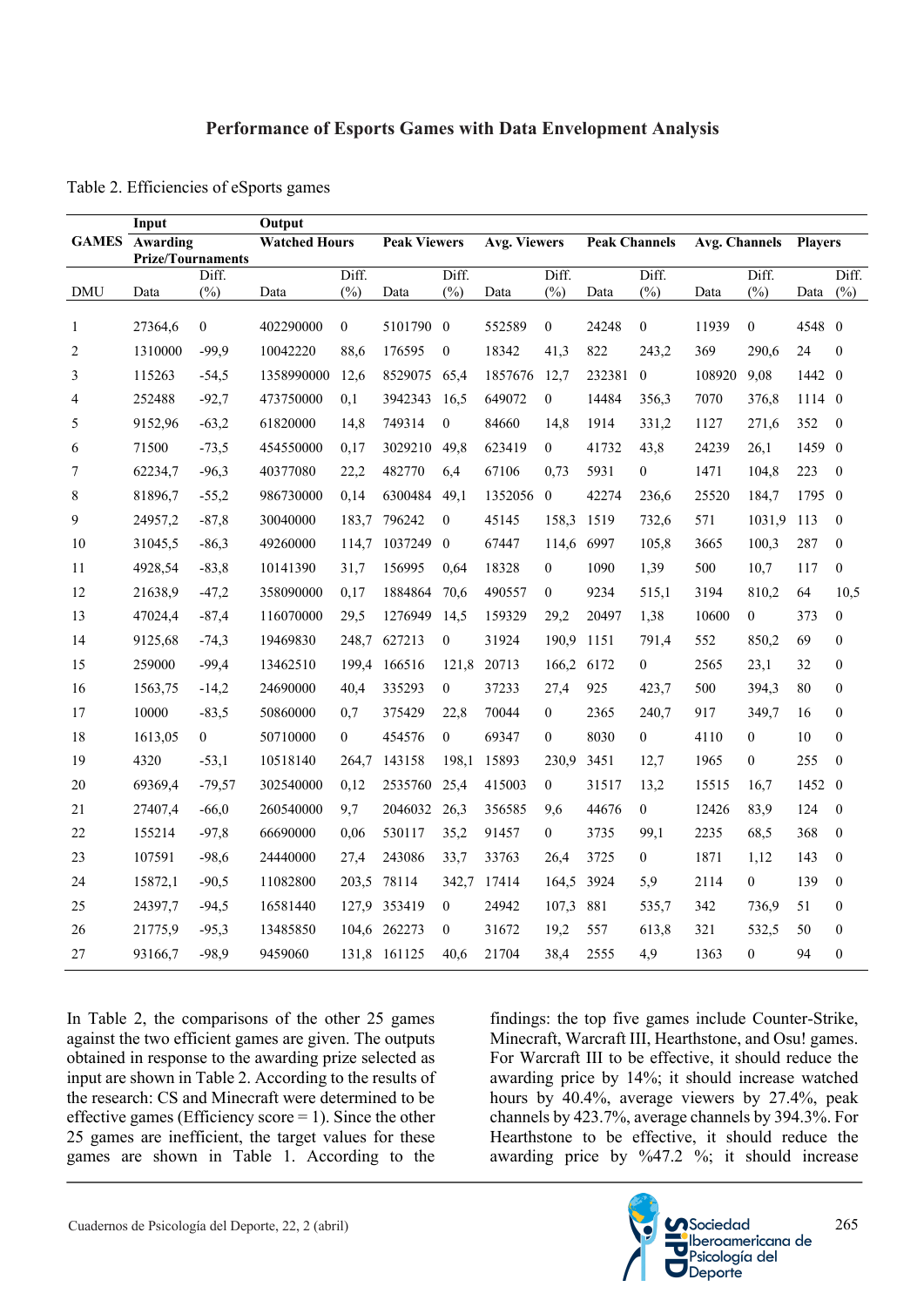watched hours by 0.17%, peak viewers by 70.6%, peak channels by 515.1%, average channels by 810.2%, players by 10.5%. For Osu! to be effective, it should reduce the awarding price by 53.1%; it should increase watched hours by 264.7%, peak viewers by 198.1%, average viewers by 230.49, peak channels by 12.7%. Improvements for other ineffective games to be effective are given in Table 2.

# **DISCUSSION**

In this study, 27 games in the eSports game sector were evaluated by using DEA. The results of the efficiency analysis were obtained using CCR-I. Many researchers have studied the performance of players (both professional and non-professional players) in the field of eSports (Khromov et al., 2019), the effect of country levels for a single game (Parshakov, 2018). However, eSports games are quite complex today and many variables affect game performance. In this respect, when we consider the e-sports games as a whole, we see a complex structure. Analysis of this structure is possible by comparing the performance of the game by properly defining the relevant variables. In this respect, the study is completely different from other studies in the literature. In this study, we have obtained striking results by considering popular eSports games and important variables. As a result, when eSports games are compared with each other, it is focused on which variables of other games should be improved according to the games that are effective from the numerical values in Table 2.

Sport is an activity that can be done individually or as a team. Team sports have been the focus of attention of people since ancient times. For this reason, sports tournaments organized in every age have succeeded in bringing large communities together. With the developing technology, sports games can also find players and audiences in virtual environments. Today, eSports tournaments held in the virtual environment continue to be the focus of attention with the opportunities they offer to the participants. While there is a group of players who choose eSports as a profession, there is also a group of players who participate in these eSports games as amateurs. Most of the participants in eSports games are amateur participants. For such participants to decide to participate in an eSports tournament, it is an important factor that they carry the psychology that they can compete with the professional athletes participating in the tournament. This important factor can reduce the participation of amateur participants in tournaments where prize money is very high. Therefore, due to the lack of amateur participants in eSports games, factors such as the time of watching the tournament, the number of viewers, the number of channels watched, and the number of players affect the decrease. This fact can be observed in the study. Some numerical values given in the results of the study emphasize that the prize money of the eSports games that were effective in the 27 eSports tournaments discussed in the study is less than the other 27 tournaments. In addition, the conclusion that the prize money should be reduced in order to increase the efficiency of the other teams participating in the tournament is an important finding obtained from the research. One of the important factors in eSports games is the high participation rate. In particular, according to the information presented in reference (Parshakov, 2018), it is said that "a 1% increase in prize money causes an increase of 2.2% per player". In such a case, the increase in the prize money does not cause an increase in the participant, on the contrary, it causes a decrease in the participant and an increase in the prize money per capita. In this case, the effectiveness of the eSports game decreases. Evaluation of eSports games in terms of effectiveness is not common in other studies on this subject. In the studies on the subject in the literature, the characteristics that affect the success of the players in eSports tournaments were examined, as in the reference (Pérez-Rubio et al., 2017; Rodríguez González et al., 2018).

# **REFERENCES**

- 1. Akbulut, H. (2009). Dijital oyun rehberi (Gelenekselden dijitale, mekandan uzama oyun kültürü (Der.)). *Kalkedon Yayınları*, 45.
- 2. Argan, M., Özer, A., & Akın, E. (2006). Elektronik Spor: Türkiye'deki siber sporcuların tutum ve davranışları. *Spor Yönetimi ve Bilgi Teknolojileri Dergisi*, 1(2), 1306-4371. https://doi.org/10.1501/sporm\_0000000204.
- 3. Block, F., Hodge, V., Hobson, S., Septhon, N., Devlin, S., Ursu, M.F., Drachen, A., & Cowling, P.I. (2018). Narrative Bytes: Data-Driven content production in esports. *TVX 2018 - Proceedings of the 2018 ACM International Conference on Interactive Experiences for TV and Online Video*.